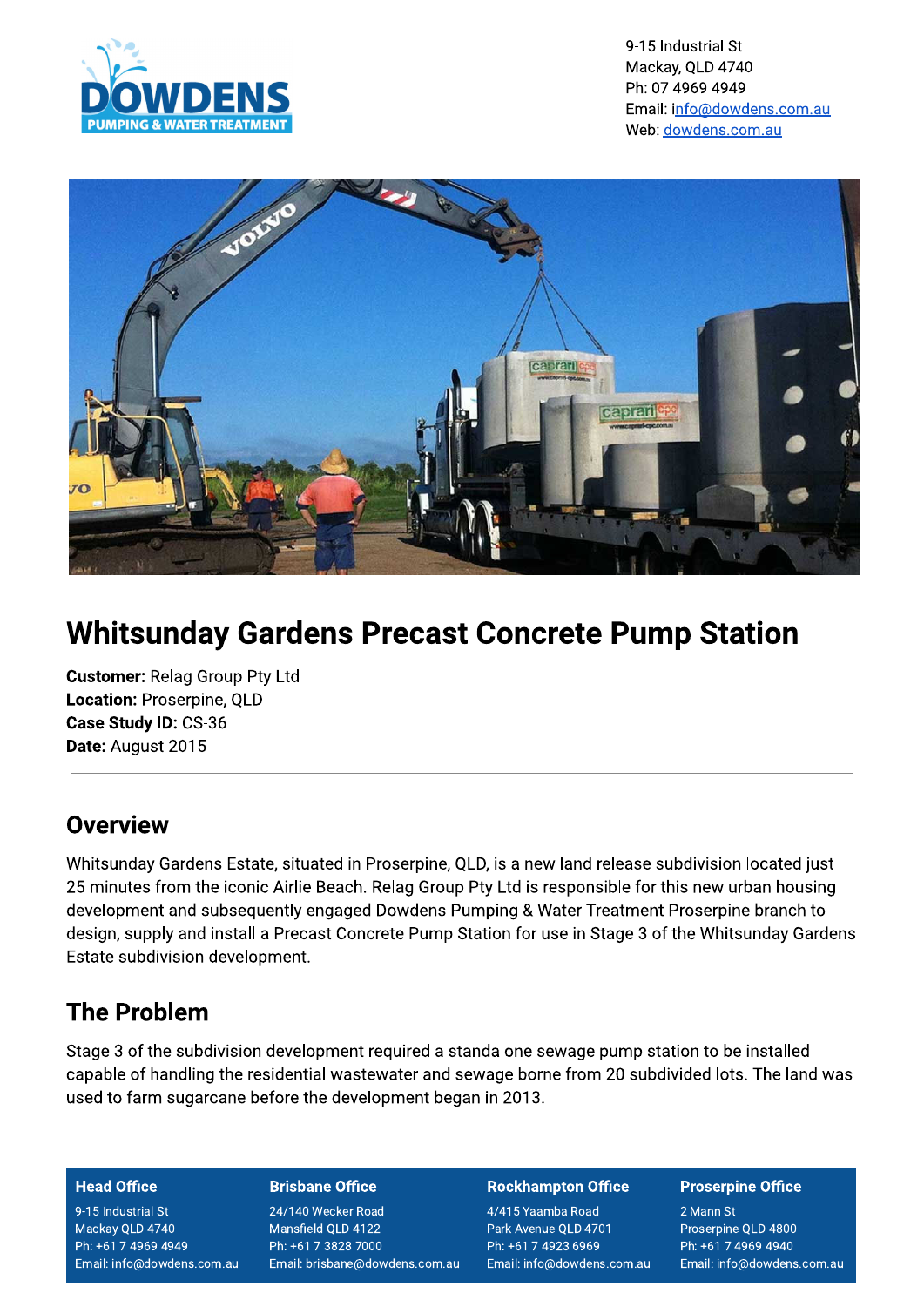

9-15 Industrial St Mackay, QLD 4740 Ph: 07 4969 4949 Email: info@dowdens.com.au Web: dowdens.com.au



## **Our Solution**

During the initial project scoping, Relag Group Pty Ltd reviewed three options for their sewage pump station system: prefabricated fibreglass, mould formed precast concrete, and concrete pour in situ. The Dowdens source Concrete Pump Station won the selection process due to the following product henefits:

- The precast concrete chambers are manufactured with Angaston Marble calcareous aggregate.  $\bullet$ The properties of Angaston Marble are unique in Australia, providing the highest possible resistance to sulphate attack endemic in sewers;
- Lifting points designed into the TOP section of each component of the precast system simplifies  $\bullet$ cranage, installation and safer removal of lifting clutches;
- The chambers utilise four large support columns running down the entire vertical length of the  $\bullet$ chamber, providing incredible compression strength and additional protection in harsh environments or complex installations;
- The chambers arrive at the site ready to be installed.  $\bullet$

The timeframe of delivery and installation was tight due to the region's high water table (water present only 1.5m beneath the surface). The precast concrete system enabled Dowdens to place all components 5.5m below the surface quickly, build and then backfill the trench within one day.

The Project engineering consultant utilised the dedicated Selection Software to match the correct system layout to the site specifications. The Selection software allows registered members to generate an integrated design solution to select an appropriate chamber, pumps and mechanical components for specific applications.

### The integrated design solution includes:

- GA Drawings of the chamber along with a "CAD Kit" providing all CAD elements to enable the rapid transformation of the GA drawing into a complete production drawing;
- Complete component listings, including mechanical specification for your customised fit-out;

### **Head Office**

9-15 Industrial St Mackay QLD 4740 Ph: +61 7 4969 4949 Email: info@dowdens.com.au

### **Brisbane Office**

24/140 Wecker Road Mansfield QLD 4122 Ph: +61 7 3828 7000 Email: brisbane@dowdens.com.au

### **Rockhampton Office**

4/415 Yaamba Road Park Avenue QLD 4701 Ph: +61 7 4923 6969 Email: info@dowdens.com.au

### **Proserpine Office**

2 Mann St Proserpine QLD 4800 Ph: +61 7 4969 4940 Email: info@dowdens.com.au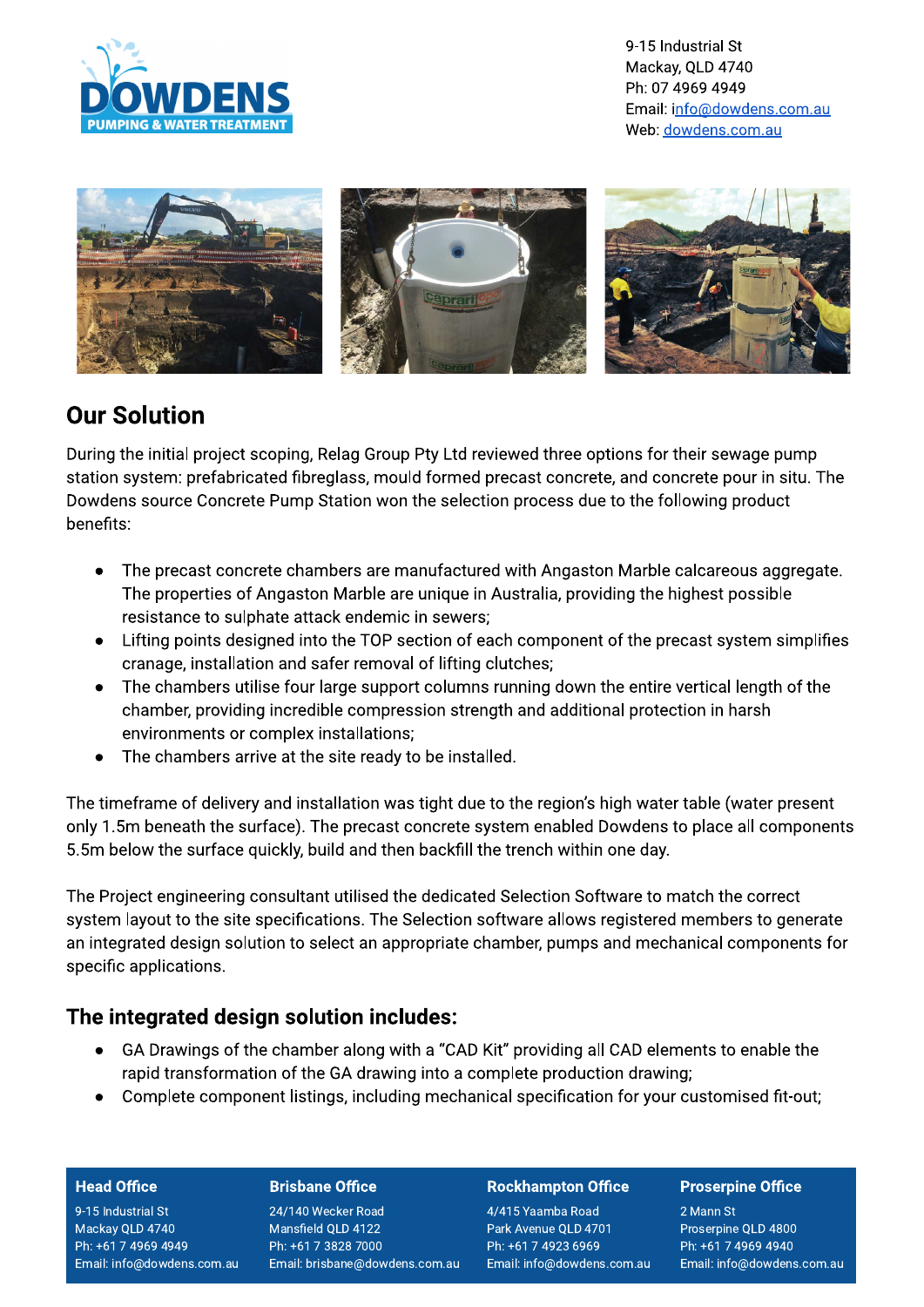

9-15 Industrial St Mackay, QLD 4740 Ph: 07 4969 4949 Email: info@dowdens.com.au Web: dowdens.com.au

System curve, total system duty, pump recommendations and a budgetary quote is available on request.

The Project Engineer designed the system and submitted that to the Whitsunday Regional Council for approval. The Precast Concrete Pump Station was installed, commissioned and the whole project managed by Dowdens Pumping & Water Treatment's Proserpine branch.

### **Key Components**

- Two Grundfos Submersible Pumps were installed with the system in a duty/standby arrangement:
- Dowdens manufactured a custom-built stainless steel 6m vent pipe that incorporated a carbon  $\bullet$ filter and rotary ventilator for onsite odour control;
- The system included an in-line flow meter installed in a separate Concrete chamber to monitor  $\bullet$ flow and an overflow pit to prevent spilling in the event of loss of power at the pump station;
- In an emergency shut-down, the overflow pit screens any sewage before the wastewater is  $\bullet$ discharged into local waterways;
- The custom-designed control panel (built to Whitsunday Regional Council's Water & Sewage  $\bullet$ Executive Managers specifications) monitors the whole system flow, pump performance, pump operating hours and is linked to Whitsunday Regional Council's water infrastructure monitoring systems for data transfer and in case any alerts need to be sent;
- Whitsunday Drainage contractors assisted Dowdens with onsite installation.

### **Project Design Philosophy**

Dowdens Pumping & Water Treatment design philosophy for this project was:

- Cost-Effectiveness
- Innovation and Current Best Practice
- Ease of Installation  $\bullet$
- Simple and Effective STP Operations  $\bullet$
- System Reliability & Reduced Ongoing Maintenance



### **Head Office**

9-15 Industrial St Mackay QLD 4740 Ph: +61 7 4969 4949 Email: info@dowdens.com.au

### **Brisbane Office**

24/140 Wecker Road Mansfield QLD 4122 Ph: +61 7 3828 7000 Email: brisbane@dowdens.com.au

### **Rockhampton Office**

4/415 Yaamba Road Park Avenue QLD 4701 Ph: +61 7 4923 6969 Email: info@dowdens.com.au

### **Proserpine Office**

2 Mann St Proserpine QLD 4800 Ph: +61 7 4969 4940 Email: info@dowdens.com.au